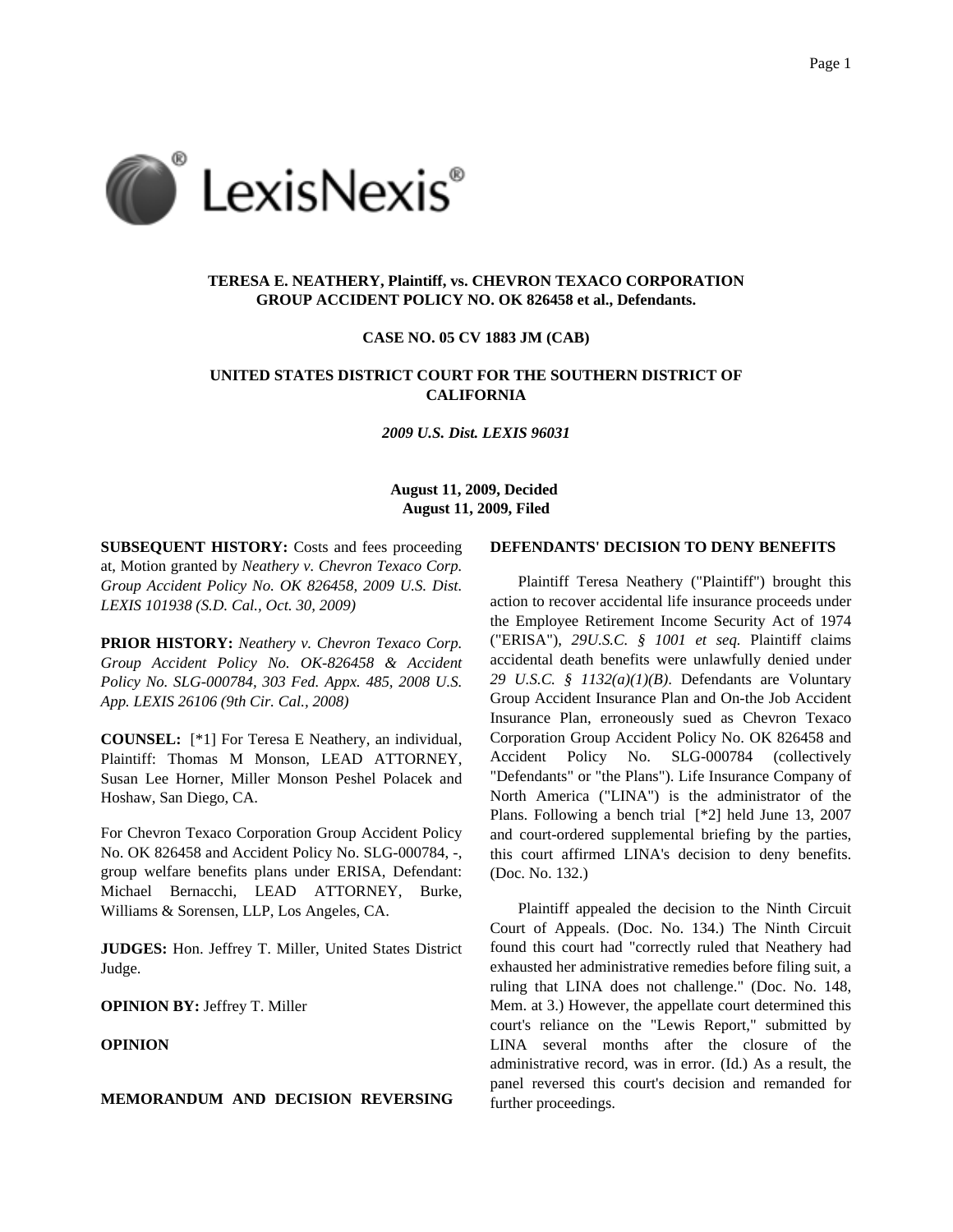This court spread the mandate at a hearing held February 27, 2009. (Doc. Nos. 147, 150.) At the court's request, the parties thereafter submitted status reports (Doc. Nos. 151-152) in which they agreed proceeding to a bench trial would provide the most expeditious resolution of the matter. The parties filed opening trial briefs on June 19, 2009 and responsive trial briefs on July 16, 2009. 1, 2 Defendants' response included objections to portions of Plaintiff's trial brief. (Doc. No. 161-2.) [\*3] On July 23, 2009, Defendants lodged objections to Plaintiff's reply brief and requested the court consider a sur-reply trial brief, attached thereto. (Doc. No. 164.) On July 24, 2009, Plaintiff submitted a declaration from her counsel addressing some of Defendants' objections and opposing consideration of Defendants' sur-reply. (Doc. No. 165.) The objections and Defendants' sur-reply request are addressed below.

> 1 Plaintiff's submission included the Trial Brief (redacted) with accompanying appendices (Doc. No. 158, "Pl.'s Trial Br.") and notices of lodgment (Doc. No. 159). Unredacted copies of documents filed under seal were submitted to the court under separate cover. Defendant's trial brief was entered as Doc. No. 157 ("Defs.' Trial Br.").

> 2 Plaintiff submitted her responsive trial brief (Doc. No. 162, "Pl.'s Resp.") and a corrected declaration from Teresa Neathery (Doc. No. 163, "Decl. T. Neathery"). Defendants filed their responsive trial brief (Doc. No. 161, "Defs.' Resp.") and objections (Doc. No. 161-2).

# **I. BACKGROUND**

### **A. Circumstances Surrounding Neathery's Death**

On the morning of May 18, 2004, Plaintiff's husband, Robert N. Neathery ("Neathery"), an employee of ChevronTexaco, left [\*4] home for his work as a pump operator of oil wells at ChevronTexaco's Kern River Field in Bakersfield, California. (AR 369, 958.) 3 Neathery spoke to Plaintiff on the phone just before 10:00 a.m., and indicated no complaints or medical issues. (AR 959.) At approximately 12:24 p.m., Neathery left a company-sponsored lunch after completing his meal, got into his company-furnished truck, and began driving on China Grade Loop. Neathery had not mentioned any medical concerns to others at the lunch. A co-worker, Ede Pacaldo, followed Neathery in a separate company-furnished truck. Both Neathery's and Pacaldo's trucks traveled at approximately 10-15 miles per hour

along China Grade Loop when Pacaldo, out of the corner of her eye, observed Neathery's truck move across the road, over the curb, and into an oil pump located on Chevron Texaco private property. (AR 470, 492, 860-61, 865, 867.) Pacaldo also noted, as stated in her deposition, that as Neathery's truck approached the pumping unit, it neither sped up nor slowed. (AR 866.) The truck partially rode up the well's A-frame and as a result, rolled over onto its passenger side. (AR 336, 490, 491, 867.) Both airbags deployed. (AR 493.) Neathery's [\*5] travel pattern toward the pump did not initially strike Pacaldo as unusual because employees often pull off to examine wells along the road. (AR 865, 866.)

> 3 All references to "AR" refer to page numbers in the Administrative Record. (Doc. Nos. 117 and 159-3.)

Pacaldo pulled over to investigate the scene. As Pacaldo grabbed her cell phone to call for help, the phone rang with an incoming call from another co-worker. Pacaldo answered the call, told the co-worker there had been an accident, and directed the co-worker to call 911. (AR 868.) Pacaldo then ran over to Neathery's truck and started screaming to him, pounding on the front windshield glass. (AR 869.) Neathery was unresponsive but appeared to Pacaldo to be "scared" and in distress. (AR 870-871.) Pacaldo observed Neathery's face was limp, his eyes were open, his mouth was open, and his arms were "twitching." (AR 870-71.) Another operator arrived on the scene by truck. (AR 870.) Pacaldo grabbed a tool from the operator's truck and broke through the back window of Neathery's truck. (AR 870.) Pacaldo attempted to locate Neathery's pulse but felt none. (AR 870.) Pacaldo noticed no signs of injury to Neathery, such as blood, bruising, [\*6] or redness. (AR 878.) As Pacaldo held Neathery's head and searched for a pulse, Neathery expelled vomit onto the passenger side window. (AR 872-873.) Pacaldo did not notice any vomit in Neathery's truck before this point. (AR 874.) Although the truck rested on its passenger side, Neathery remained strapped into his three-point seat belt. (AR 873.)

California Highway Patrol Officer Mark McGary ("CHP") arrived on the scene approximately 15 minutes after the accident and conducted an investigation. The resulting traffic collision report indicated the collision had occurred at 12:25 p.m. (AR 486.) The report further provided, "It appeared Neathery experienced a medical emergency . . . [t]his was suspected, in part, by the fact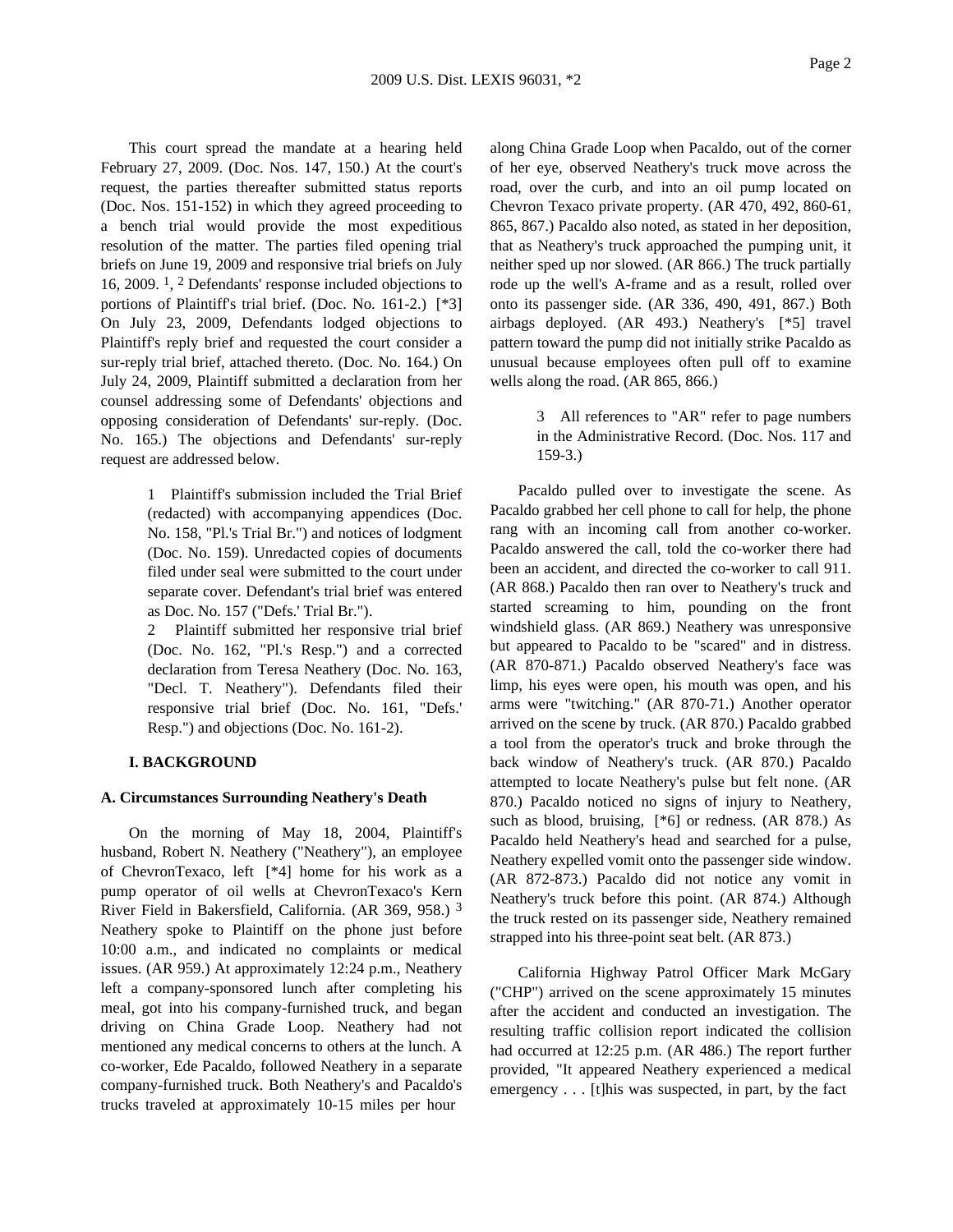Neathery had regurgitated inside vehicle # 1 and the absence of any obvious injury." (AR 492.) The report concluded, "Neathery experienced an apparent medical emergency. Due to Neathery's physical impairment, vehicle # 1 drifted to the left." (AR 492.) The "runaway vehicle[] traveled off of the roadway and collided with the pumping unit." (AR 494.)

Kern County paramedics also arrived on the scene. The paramedics' report concludes Neathery died from a cardiac arrest, [\*7] AR 472, and noted central and peripheral cyanosis. (AR 470.) 4

> 4 According to the coroner who conducted the decedent's autopsy, cyanosis "refers to the blue discoloration you get with unoxygenated or poorly oxygenated blood." (AR 812-13.)

The Kern County Coroner identified the cause of death as "asphyxia...due to aspiration of gastric contents." (AR 477.) According to the Death Certificate, the "place of injury" was "ChevronTexaco private property while operating vehicle." (AR 473.) The coroner's report stated, "The decedent vomited after the vehicle overturned. The vomitus was on the passenger side door and passenger window." (AR 477.) The coroner also noted Neathery had suffered from indigestion or heartburn two days' before the accident, and that Plaintiff had "stated that her husband would sometimes have to vomit while in the car and could not wait and just pull over on the roadway. This did not happen often." (AR 477.) Finally, after documenting Neathery had been previously diagnosed with a hiatal hernia and suffered a broken hand in 2003, the coroner reported Kaiser Permanente Medical Records revealed no other medical history. (AR 477.) The report concludes, "After completing an investigation [\*8] in conjunction with the California Highway Patrol, the death of Robert Monroe Neathery was found to be an accidental death." (AR 477.)

In her appeal letter, Plaintiff argues Deputy Coroner Vicki Fennell misstated and mischaracterized what Plaintiff told her during a very brief, emotional conversation about her husband's history of vomiting. (AR 396.) Plaintiff contends she told Fennell her husband had vomited the previous Sunday when he "became car sick on a very winding curvy bumpy road after having several beers and she pulled over in case he had to vomit." (AR 396.) Plaintiff emphasizes Neathery "never threw up *in* the car, and she did not say that he could not wait to do so, and the only time it had occurred was if he

had too much beer at a lengthy party. That had occurred rarely during the years of their marriage." (AR 396.)

Dr. Armand Dollinger, a forensic pathologist, conducted the autopsy on Neathery. With respect to Neathery's cardiovascular system, Dr. Dollinger noted:

> Left coronary dominance with no significant narrowing of the left main artery, less than 10% atheromatous narrowing of the left anterior descending branch, no significant narrowing of the left circumflex branch [\*9] and no significant narrowing in the 1.5 mm diameter of the right coronary artery. . . .The pericardial surfaces are smooth and exhibit no abnormal fluid collections. The heart has the usual external configuration without dilatation. The myocardium is unremarkable. The valves exhibit no abnormalities. The coronary arteries are unremarkable. The aorta has the usual configuration and appearance. The great vessels, including pulmonary arteries, superior and inferior vena cavae are unremarkable as are the peripheral vessels.

(AR 482.) The heart tissue mass (365 grams) fell within normal limits. (AR 482.) Dr. Dollinger observed "[m]arked to very marked cyanosis of the head, neck and shoulders" as well as "[m]oderate cyanosis of the nail beds of the right hand." (AR 481.) In deposition testimony, Dr. Dollinger indicated "left coronary dominance with no significant narrowing" is a finding "indicative of coronary heart disease" but was of "minimal significance because there's no apparent occlusion or...significant narrowing." (AR 815.)

The autopsy revealed "no significant cerebral edema." (AR 482.) In describing the gastrointestinal system, the report states, "The pharynx and esophagus exhibit [\*10] no abnormalities. The stomach and duodenum have no significant abnormalities such as ulceration, obstruction, tumor or hemorrhage." (AR 482.) Dr. Dollinger further found Neathery's lungs were "filled with gastric contents extending well into the bronchial tree and into the periphery of the lower lobe of the right lung." (AR 482.)

Dr. Dollinger reported two "significant negative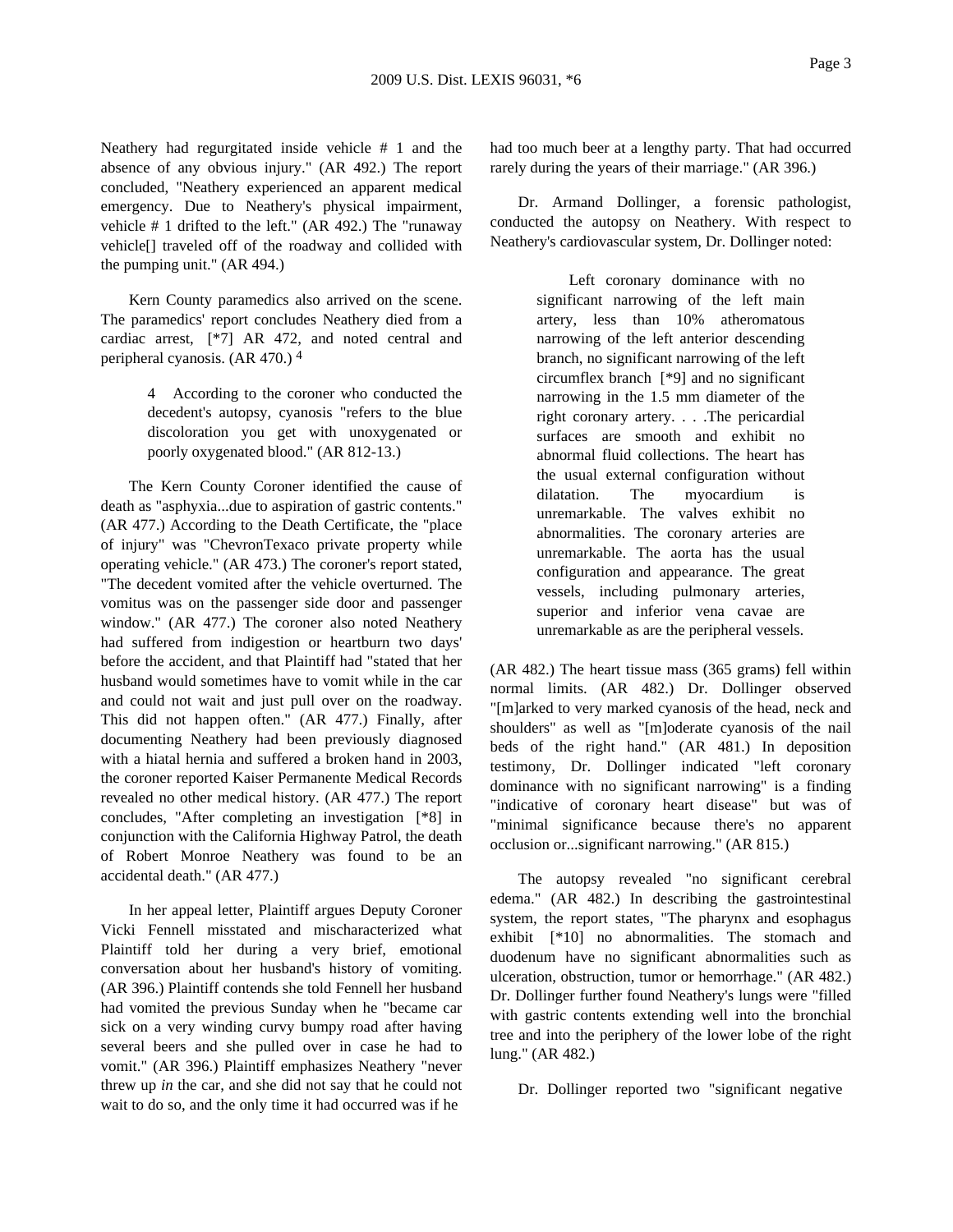findings:" (1) "No evident natural disease accounting for or contributing to death"; and (2) "No evidence of trauma." (AR 484.) The report did point out "[p]arallel pressure marks passing diagonally across the left chest through the epigastric area and along the right costal margin consistent with shoulder restraints." (AR 481.) At deposition, Dr. Dollinger clarified that other than the "pressure mark from the restraint device," Neathery had "no apparent injuries [such as] fractures or evidence of blunt force trauma, no bruises." (AR 818.)

Like the coroner, Dr. Dollinger ultimately concluded Neathery's death was "accidental" and was caused by "asphyxia...due to aspiration of gastric contents." (AR 480.) In his April 2005 deposition, Dr. Dollinger confirmed such "aspiration could cause unconsciousness" but declined [\*11] to speculate whether Neathery had aspirated before or after the truck overturned. (AR 820-823.) Dr. Dollinger explained when this kind of aspiration occurs, the person may remain conscious but experience a choking sensation. (AR 833.) The victim would likely panic from loss of breath, would become anoxic and ultimately would lose consciousness. (AR 833-34.) Alternatively, "aspiration will sometimes cause a laryngospasm or cardiac arrythmia." (AR 833.) From those conditions, a lethal ventricular fibrillation could "occur in a matter of seconds." (AR 833.) In addition, Dr. Dollinger testified there was no circumstantial evidence indicating the decedent died from a cardiac event, noting "[t]he possibility is there because he did have some coronary artery disease but nothing that would indicate the likelihood of a cardiac event." (AR 824.) In fact, Dr. Dollinger expressly stated he saw no evidence Neathery had suffered a medical emergency of any kind. (AR 825.)

# **B. Plaintiff's Application for Accidental Death Benefits**

Neathery, as a ChevronTexaco employee, held a "Voluntary Accident Group Insurance" plan (the "VAGI plan") and an "On-the-job Accidence Insurance" plan (the "OJA plan"). The [\*12] Plans were funded through an insurance policy purchased by ChevronTexaco from LINA. LINA is both the administrator of the Plans and the Plans' funding source. Each of the Plans require any death on which a claim is submitted to be accidental and not caused by disease or illness. Specifically, the VAGI policy language provides:

Covered Accident -- A sudden,

unforeseeable external event that results, directly and independently of all other causes, in a Covered Injury or Covered Loss and meets all of the following conditions: . . . 2. is not contributed to by disease, Sickness, mental or bodily infirmity; 3. is not otherwise excluded under the terms of this policy.

Covered Injury -- Any bodily harm that result directly and independently of all other causes from a Covered Accident.

# **COMMON EXCLUSIONS**

In addition to any benefit-specific exclusions, benefits will not be paid for any covered Injury or Covered Loss which, directly or indirectly, in whole or in part, is caused by or results from any of the following . . . (5) sickness, disease, bodily or mental infirmity, diagnosis or treatment thereof[.]

AR 315, 321. The OJA plan in turn provides:

"On-the-Job Accident" means an accident . . . that [\*13] is caused directly and independently by external, violent and purely accidental means.

We agree to pay for a loss from bodily injuries;

a) caused by an accident which happens while an Insured is covered by this policy; and

b) which, directly and from no other causes, result in a covered loss. (See the Description of Coverage.)

We will not pay benefits if the loss was caused by:

a) sickness, disease or bodily infirmity; or b) any of the Exclusions listed.

#### **EXCLUSIONS**

Benefits shall not be paid for loss caused by or resulting from: . . . c)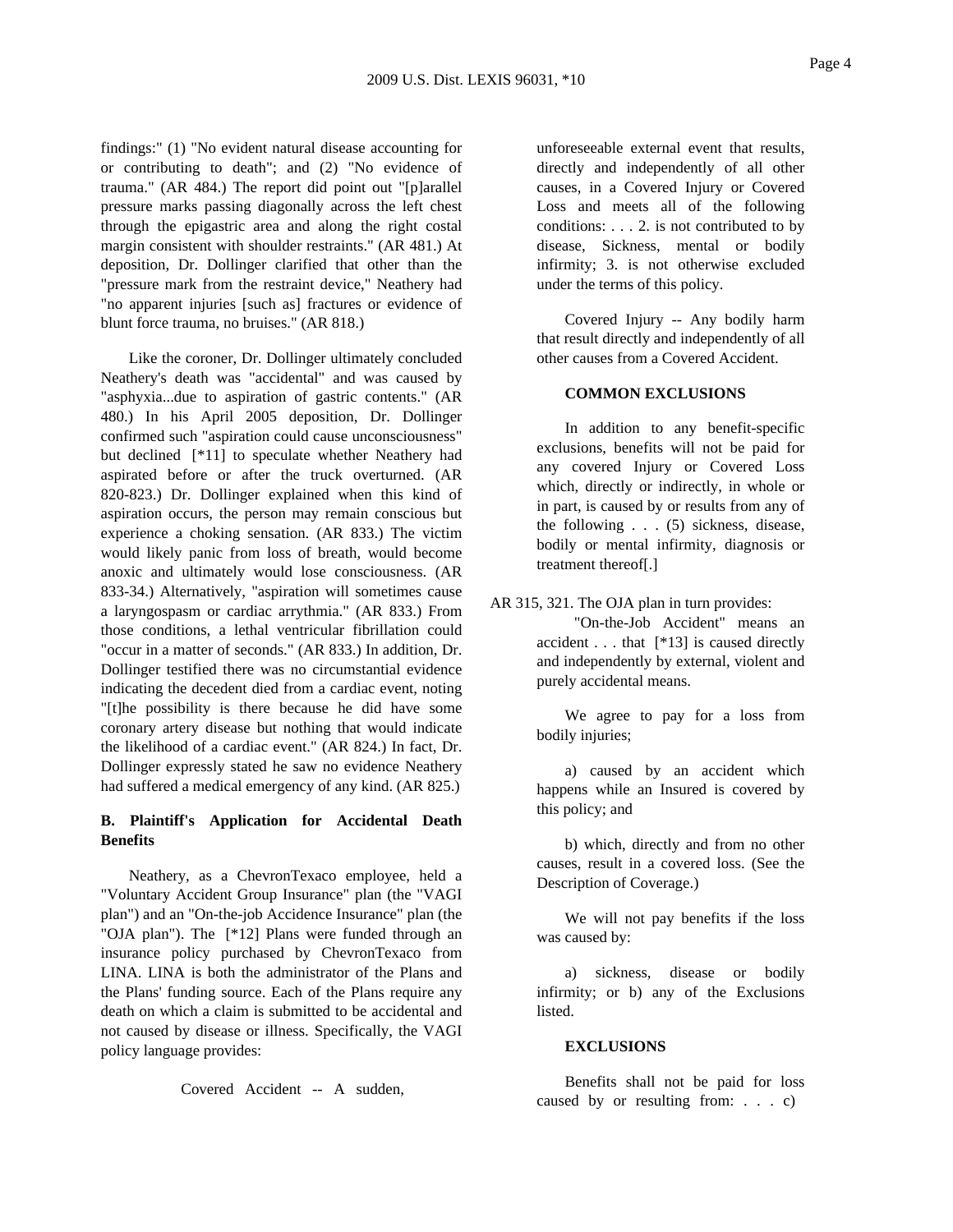Physical or mental illness or disease, or diagnosis or treatment of illness or disease[.]"

(AR 296, 298, 304.) Plaintiff was the named beneficiary of both plans.

In June 2004, Plaintiff submitted accidental death claims to Defendants pursuant to the VAGI and OJA policies. (AR 289.) On September 13, 2004, Defendants denied benefits on the ground that a medical crisis, not an accident, had caused her husband's death. (AR 468.) Specifically, Defendants concluded Neathery "experienced an illness of unknown etiology that caused him to vomit and aspirate the material causing his suffocation." (AR 468.) In making its decision, Defendants relied on (1) the VGAI and [\*14] OJA policies, (2) Neathery's death certificate, (3) Plaintiff's claim form, (4) the CHP traffic collision report, and (5) the completed coroner's report including toxicology results. (AR 466.) Among other things, Defendants noted Plaintiff's account, documented in the CHP report, that Neathery took over the counter antacids and that Neathery had indigestion or heartburn the Sunday before the accident and that it had subsided. (AR 467.) Defendants further cited Plaintiff's comment, discussed above, that Neathery would sometimes, but not very often, have to vomit while in the car and could not wait until pulling over on the roadway. (AR 467.) Defendants concluded these facts, combined with the lack of trauma or injury, heightened levels of blood carbon monoxide levels indicative of hypoxia, the vehicle's path toward the pump, and Neathery's unresponsiveness after the rollover, demonstrated Neathery died from a medical event while driving on the roadway which caused him to lose control of the vehicle. (AR 468.) Because Defendants determined Neathery's death was "the direct result of a sickness or physical illness," payment of benefits was excluded under the Plans' terms. (AR 468.)

### **C. Administrative** [\*15] **Appeal**

After her initial claims were denied, Plaintiff retained an attorney and appealed the adverse benefit determination. LINA granted Plaintiff several extensions of time by LINA to perfect her appeal, which was mailed to LINA on May 19, 2005, and received on May 20, 2005. In her appeal documents, Plaintiff asserted Neathery's death was due not to a medical event, but rather Neathery purposefully pulled off the road to

inspect an oil well, misjudged the distance to the oil well or the size of the base unit, and accidentally crashed into the base. Plaintiff further argued the force of the seatbelt restraints and deployment of the truck's airbags caused Neathery to vomit and aspirate the vomit into his lungs. In support of these assertions, Plaintiff submitted the reports of Dr. Camilla Kochenderfer, an anesthesiologist, Dr. Fred J. Simon, a trauma surgeon, and Thomas Feiereisen, an accident reconstructionist.

Dr. Kochenderfer, after expounding on medical principles related to airway anatomy and reflexes, opined that:

> Mr. Neathery had a vehicle accident resulting in a loss of consciousness with an associated loss of protective airway reflexes. He regurgitated stomach contents from a [\*16] full stomach, aspirated these stomach contents into his airways, thus blocking intake of air, and suffered anoxia (loss of oxygenation), asphyxia (suffocation) and death within minutes.

# (AR 408.)

Dr. Simon reviewed Neathery's medical history and concluded, "Medical chronological history reveals only minor benign common afflictions most resolved with medical therapy." (AR 401.) Citing the presence of "parallel pressure marks across the epigastria," Dr. Simon concluded Neathery "died from a traumatic event secondary to a motor vehicle crash" during which pressure from the seatbelt caused a "Heimlich maneuver" phenomenon, resulting in aspiration of gastric contents. (AR 401.)

Thomas Feiereisen, Plaintiff's accident reconstructionist, reviewed the CHP traffic collision report, photographs of the scene, the coroner's report, correspondence between Defendants and Plaintiff, and transcripts from the depositions of Ede Pacaldo, CHP Officer Mark McGary, and Plaintiff. (AR 411.) Feiereisen observed, "The color of the pump structure is similar to the surrounding ground providing poor visual contrast between pump structure and the ground, particularly at the base." 5 (AR 411.) Based on the amount [\*17] of damage to Neathery's truck, Feiereisen estimated the truck was traveling at 17 to 25 miles per hour at impact. (AR 412.) Feiereisen concluded the force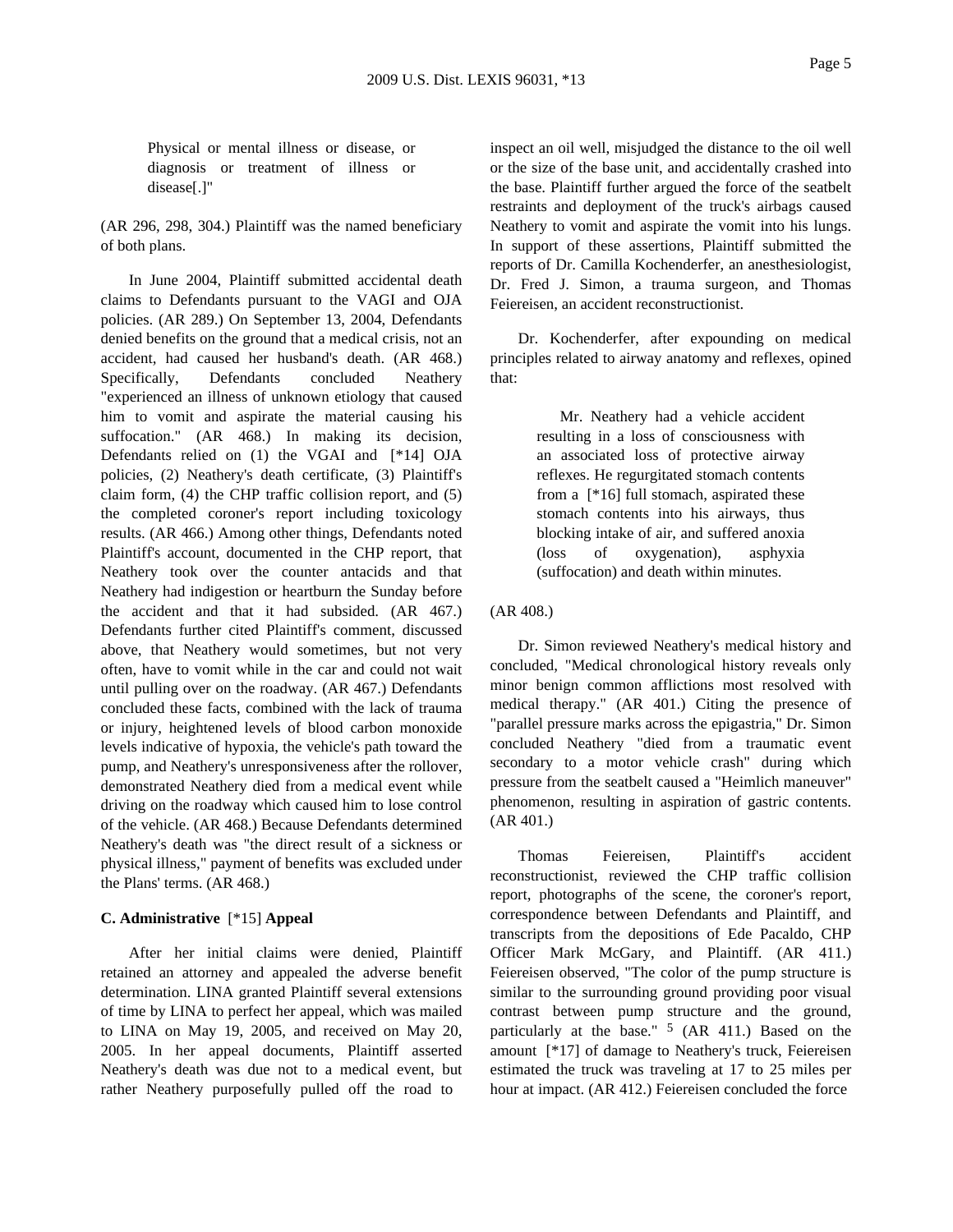of the crash resulted in 900 to 1600 pounds of pressure on Neathery's abdomen from the seatbelt and 1500 to 2300 pounds of pressure on Neathery's torso from the airbag. (AR 413.)

> 5 This observation carries little weight, as Feiereisen never visited the accident scene. The supposedly poor contrast in the photograph could be just as much due to defects in the processing of the photograph as to poor contrast at the scene.

LINA received Plaintiff's appeal on May 20, 2005. Under applicable regulations, LINA had sixty days thereafter to render its decision, although LINA could extend this period up to sixty additional days if special circumstances required. *29 C.F.R. § 2560.503-1(i)(1)*. Accordingly, LINA's latest deadline for responding was September 20, 2005. LINA did not respond by this date.

### **D. The Instant Litigation**

On September 30, 2005, before LINA decided her appeal, Plaintiff filed the instant suit. LINA litigated this lawsuit and continued to process Plaintiff's appeal in parallel.

On December 19, 2005, in connection with the appeal, [\*18] Defendants provided to Plaintiff the report of forensic pathologist Dr. James Lewis (the "Lewis Report"), who opined that Neathery's death was caused by an acute myocardial event. In a January 27, 2006 letter, LINA issued its final decision on appeal, denying Plaintiff benefits on the ground that, based in part on the Lewis Report, Neathery had died from an acute myocardial event, or heart attack, 6 and therefore benefits were not due under the policies' terms. As mentioned above, the Ninth Circuit has since ruled the Lewis Report is not part of the administrative record for the purposes of the instant litigation or this court's review.

> 6 This conclusion contrasts with the one provided in the initial denial of benefits, which was that Neathery had died from aspiration of gastric contents.

# **II. DISCUSSION**

#### **A. Standard of Review**

Where an administrator fails to render a timely opinion on appeal, as here, the court's review of the appeal is done under a *de novo* standard. See *Abatie v.*

*Alta Health & Life Ins. Co., 458 F.3d 955, 972 (9th Cir. 2006)*(failure to exercise discretion warrants *de novo* review); *Jebian v. Hewlett-Packard Co. Employee Benefits Org. Income Protection Plan, 349 F.3d 1098, 1102 (9th Cir. 2003)*. [\*19] By Order dated May 5, 2009, the court confirmed a *de novo* standard of review applies to the court's review in this case. (Doc. No. 156.) Pursuant to the Ninth Circuit's mandate, the court will consider the administrative record as it stood at the time the litigation was initiated in September 2005.

## **B. Burden of Proof**

In a trial to determine benefits, the beneficiary bears the burden of proving, by a preponderance of evidence, the insured's death resulted from a covered accident. *Ells v. Order of United Commercial Travelers of Am., 20 Cal. 2d 290, 304, 125 P.2d 457 (1942)*; *Spaid v. Cal-Western States Life Ins. Co., 130 Cal.App. 3d 803, 806-07, 182 Cal. Rptr. 3 (1982)*. Although Plaintiff implied in her papers and at oral argument that formal burden shifting would require Defendants to prove application of a policy exclusion, such shifting is relevant to a summary judgment determination rather than a bench trial.

The policies in play here provide coverage for harms caused by "accidental means" "directly and independently of all other causes." (*See* Plan provisions, *supra.*) In interpreting these seemingly strict standards, the Fourth Circuit promulgated the Adkins test, under which "a pre-existing infirmity or disease is [\*20] not to be considered as a cause unless it substantially contributed to the disability or loss." *Adkins v. Reliance Standard Life Ins. Co., 917 F.2d 794, 797 (4th Cir. 1990)*. In *McClure v. Life Ins. Co. of N. Am., 84 F.3d 1129, 1136 (9th Cir. 1996)*, the Ninth Circuit adopted the *Adkins* test in cases where the restrictive language is conspicuous. Thus, even the existence of some pre-existing medical condition would not be fatal to an accidental death claim as long as that condition did not "substantially contribute" to the insured's death.

#### **C. Parties' Substantive Arguments**

Plaintiff argues she has met her burden of showing, by a preponderance of the evidence, that Neathery's death resulted from the accidental impact of his truck against the base of the oil pump, which in turn caused aspiration of Neathery's stomach contents and his ultimate asphyxiation. Plaintiff contends the trajectory and speed of Neathery's approach to the pump was consistent with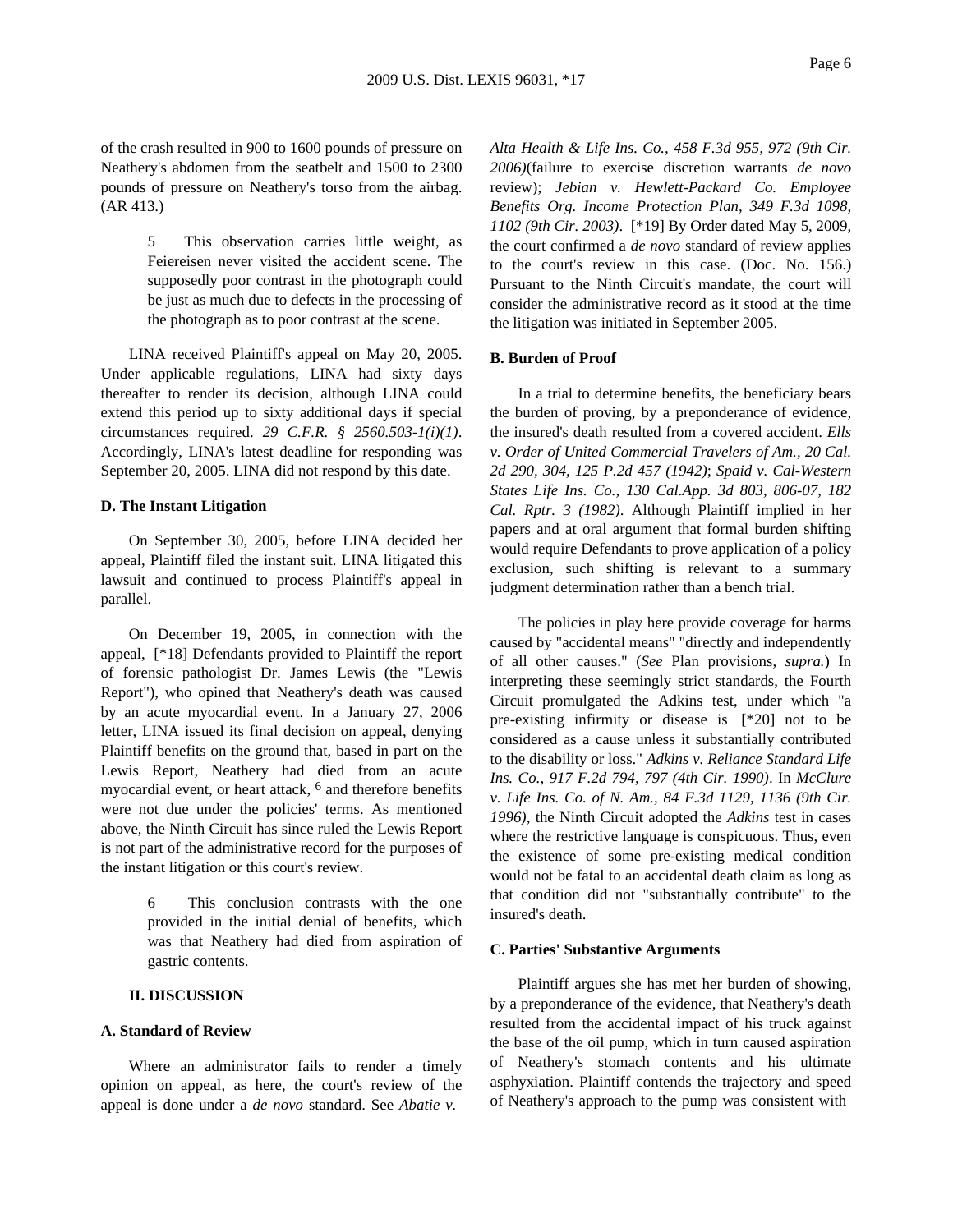an intent to perform a "drive-by" of the pump and that, for some unknown reason Neathery misjudged the footprint of the pump (Plaintiff offers many speculative hypotheses of how this could have occurred). Pacaldo saw nothing unusual about [\*21] Neathery's path until the truck hit the oil pump and overturned. Plaintiff's accident reconstructionist concluded the force of the seatbelt against Neathery's stomach, right after a meal, caused aspiration, and the force of the deployed airbag caused him to asphyxiate the gastric material. Neither Pacaldo or the authorities saw emesis in Neathery's lap, on the steering wheel, airbag, or elsewhere in the driver's area, but only on the passenger side window. Furthermore, the autopsy results showed no significant cardiac disease, damage to the esophagus or stomach lining, or cerebral issues which would indicate a pre-existing medical condition.

Defendants, in contrast, argue Neathery's death was not caused by an accident but rather by a medical emergency. Defendants point to the evidence cited in LINA's initial denial: the reports by CHP, the coroner, and the paramedics, deposition testimony of Pacaldo, the CHP officer, and the medical examiner, and Neathery's medical history. Defendants argue Neathery's vehicle, "without any apparent reason," drifted slowly across the "oncoming lane of traffic, over a curb and hit the pump." The evidence shows Neathery did not brake or slow as he approached [\*22] the pump. While Pacaldo observed Neathery leaving the road at 10 to 15 miles per hour, Plaintiff's accident reconstructionist estimates that Neathery was driving at 17 to 25 miles per hour upon impact with the oil pump, which Defendants argue indicates Neathery actually sped up on approach. Defendants suggest the vehicle's path is consistent with CHP Officer McGary's conclusion that Neathery experienced a medical emergency which caused him to lose control of the vehicle, leave the roadway, and strike the pumping unit.

Defendants also note the emergency responders at the scene all concluded Neathery had suffered a medical event before impact with the well. The paramedics suspected Neathery died from myocardial infarction prior to the accident. (AR 470.) Officer McGary reported Neathery died from a medical emergency while driving which caused him to lose control of the vehicle. (AR 494.) Finally, the Deputy Coroner concluded Neathery had died from aspiration of gastric contents.

Furthermore, Defendants argue Neathery's medical history, along with Dr. Dollinger's autopsy report and deposition testimony, show Neathery's death was caused by a medical emergency. Defendants suggest Neathery [\*23] had a significant medical history of irregular heart rhythm (including family history) and gastroesophageal reflux disease ("GERD"). Defendants therefore opine Neathery suffered "an acute myocardial event" which occurred either spontaneously or as a result of "an attack of GERD." (Defs.' Trial Br. at 16.) The autopsy showed no actual injury such as bruising, bone fractures, or the like. Defendants, in the absence of any medical rationale, suggest the cyanosis around Neathery's neck and upper body show "his heart had stopped working prior to impact." (Id. at 17.) Defendants also note Neathery was unresponsive when Pacaldo yelled and pounded on the windshield, he was limp and his arms were twitching, and that Pacaldo saw no indications he was breathing nor could she locate a pulse. Finally, Defendants characterize Dr. Dollinger's deposition testimony as follows: "Dr. Dollinger also testified that he could not exclude the possibility of a cardiac event."

In addressing Plaintiff's arguments, Defendants contend her theories about the cause of the crash are mere speculation, the accident reconstructionist's report is unreliable because: 1) the investigator never visited the crash site; 2) [\*24] he relied on crash data from trucks of different models and years; 3) his calculation of 17-25 mph at impact was based on speculation; and 4) his calculation of peak forces applied to Neathery's body from the restraint and airbag are not converted into meaningful medical data. (Defs.' Trial Br. at 20-22.)

# **D. Objections**

Defendants generally object to "speculative statements and evidence outside of the administrative record" used to shore up Plaintiff's theories on what may have caused Neathery's truck to hit the well. (Doc. No. 161-2.) These theories were presented in Plaintiff's appeal letter and therefore were part of the administrative record. Referring to the evidence on record, Plaintiff was entitled to present her theories just as Defendants were entitled to their theory that Neathery died of a "medical condition of unknown etiology." Plaintiff's hypotheses are indeed speculative, but the court may consider them in light of the factual evidence on record. Such arguments are not offered to supplement the evidence of record, as suggested by Defendants, but are only made in the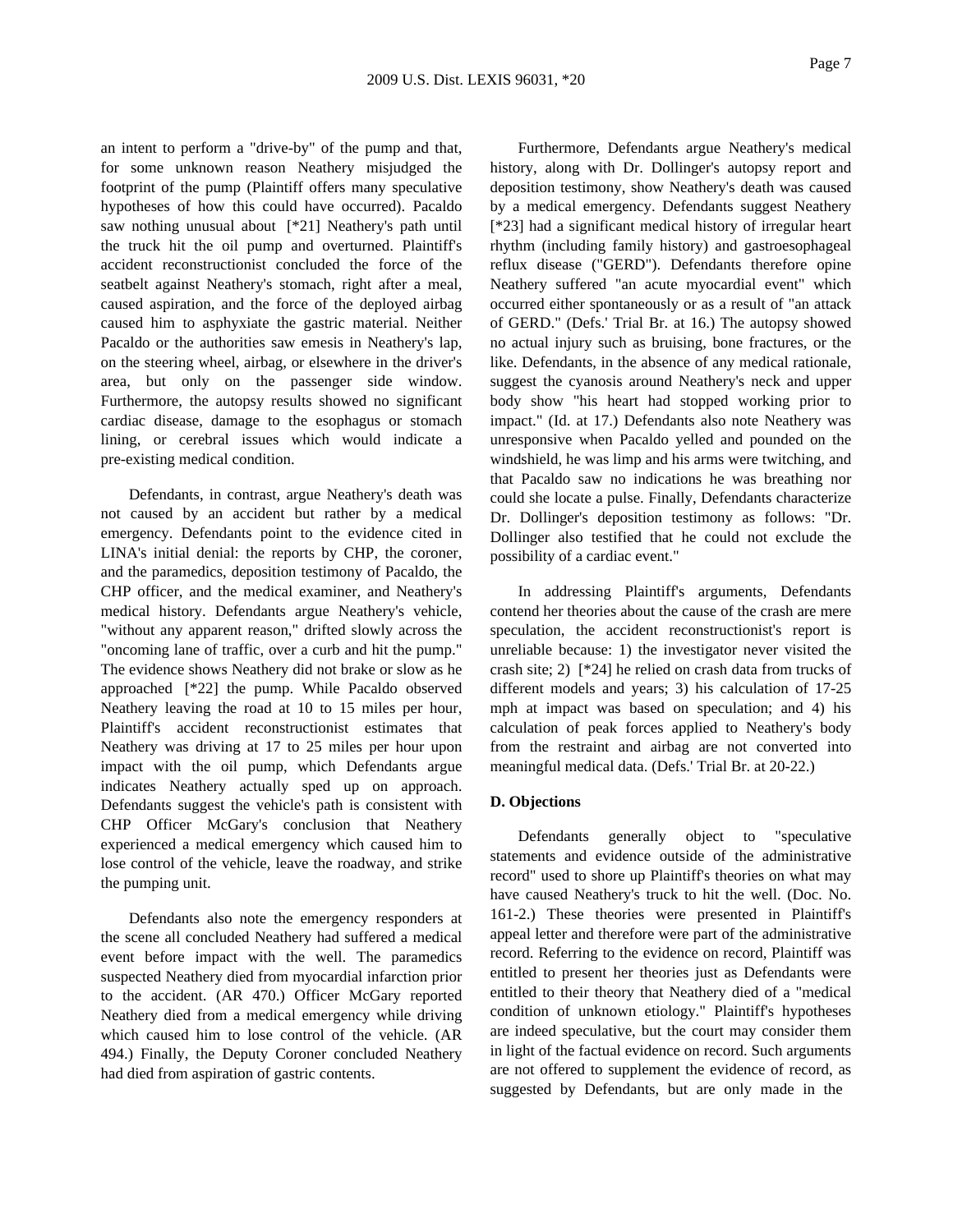parties' attempts to explain that evidence. Defendants' objection is overruled.

Defendants also argue Plaintiff [\*25] improperly cited to the LINA AD&D Training Manual as evidence of LINA's internal procedures and methods of weighing evidence. (Doc. No. 161-2 at 3-4.) Defendants offer the Manual is not part of the administrative record and should not be considered by the court under *de novo* review. The court agrees. Defendants' objection to this evidence is sustained.

In a separate filing, Defendants challenged Plaintiff's responsive brief was too lengthy and improperly raised new arguments. (Doc. No. 164.) Defendants argue this court had issued a standing order limiting replies to ten pages and Plaintiff's responsive brief reached 25 pages. It appears Defendants are referring to a Minute Order entered April 12, 2007 with regard to the previous bench trial held in this case. (Doc. No. 115.) Plaintiff argues this order is no longer applicable and the court never specified page limits for briefing in this round. (Doc. No. 165, Decl. of Susan L. Horner at 2-3.) The court finds the most recent scheduling order, which did not set page limits for briefs, governs the parties' submissions for the upcoming bench trial. Accordingly, Defendants' objection is overruled. However, Defendants requested the court [\*26] consider their sur-reply, which addresses the extensive arguments in Plaintiff's responsive brief. In the interest of deciding matters on their merits, the court grants Defendants' request. (Doc. No. 164-2.) The issues discussed in Plaintiff's responsive brief and Defendants' sur-reply are addressed below.

Defendants also objected to the Declaration of Teresa Neathery submitted by Plaintiff with her responsive trial brief as irrelevant to these proceedings. (Doc. No. 164 at 2; Decl. T. Neathery.) The declaration had been submitted to counter Defendants' assertion that Plaintiff had already received life insurance benefits from ChevronTexaco. (Decl. T. Neathery, PP 2-4.) The declaration sets forth information about Plaintiff's status with respect to other insurance policies and her present financial situation. The court finds this information, as submitted by Plaintiff *and* Defendants, is neither part of the administrative record nor relevant to the determination at hand. Defendants' objection is sustained.

#### **E. Plaintiff Objects to Defendants' "New Theories"**

In her Responsive Trial Brief, Plaintiff emphasizes

that Defendants are precluded under ERISA from offering new theories for claim [\*27] denial for the first time in litigation. In particular, Plaintiff first argues LINA never relied on the provisions defining covered accidents to deny benefits. Second, Plaintiff suggests Defendants are now estopped from criticizing the medical and accident expert evidence she provided in her appeal because LINA never addressed that evidence during the administrative process. Third, Plaintiff contends the court may not consider Defendants' specific medical hypotheses, not presented in the claim denial, that Neathery suffered a cardiac event or GERD episode. According to Plaintiff, allowing Defendants to offer specific rationales at this point would deprive Plaintiff the opportunity to contest them on the record. In addition, Plaintiff suggests Defendants are improperly attempting to enter the content of the stricken Lewis report through their "post-hoc" arguments.

Plaintiff's general proposition is correct: during litigation, an insurer may not introduce novel theories for denial of benefits which were not part of the administrative record. See, e.g., *Cyr v. Reliance Std. Life Ins. Co., 525 F.Supp.2d 1165, 1178 (C.D.Cal. 2007)*. However, in the cases cited by Plaintiff, the new theories [\*28] were completely unrelated to the issues addressed by the record. *Id.* (during the administrative process, insurer argued Plaintiff's requested wage adjustment was not allowed under the policy, yet in litigation pursued for the first time an "unclean hands" theory); *Abatie v. Alta Health & Life Ins. Co., 458 F.3d 955, 974 (9th Cir. 2006)* (Alta initially denied applicant's claim for procedural reasons, concluding "no waiver of premium application had been submitted" but later, on appeal, added a new, substantive rationale, that "Plaintiff had provided insufficient evidence to show" he had remained totally disabled over the relevant period).

Here, Defendants denied Plaintiff's claim because it determined Neathery "experienced a medical crisis while driving." (AR 468.) LINA, noting benefits were not payable for "losses caused by or resulting from sickness or physical illness[,]" concluded Neathery "experienced an illness of unknown etiology that caused him to vomit and aspirate" and his "death was the direct result of a sickness or physical illness." (AR 468.) As the court stated during oral argument, Defendants have maintained this theory of benefits denial, arguing again that Neathery's [\*29] death did not qualify as a covered accident under the Plans because the "medical evidence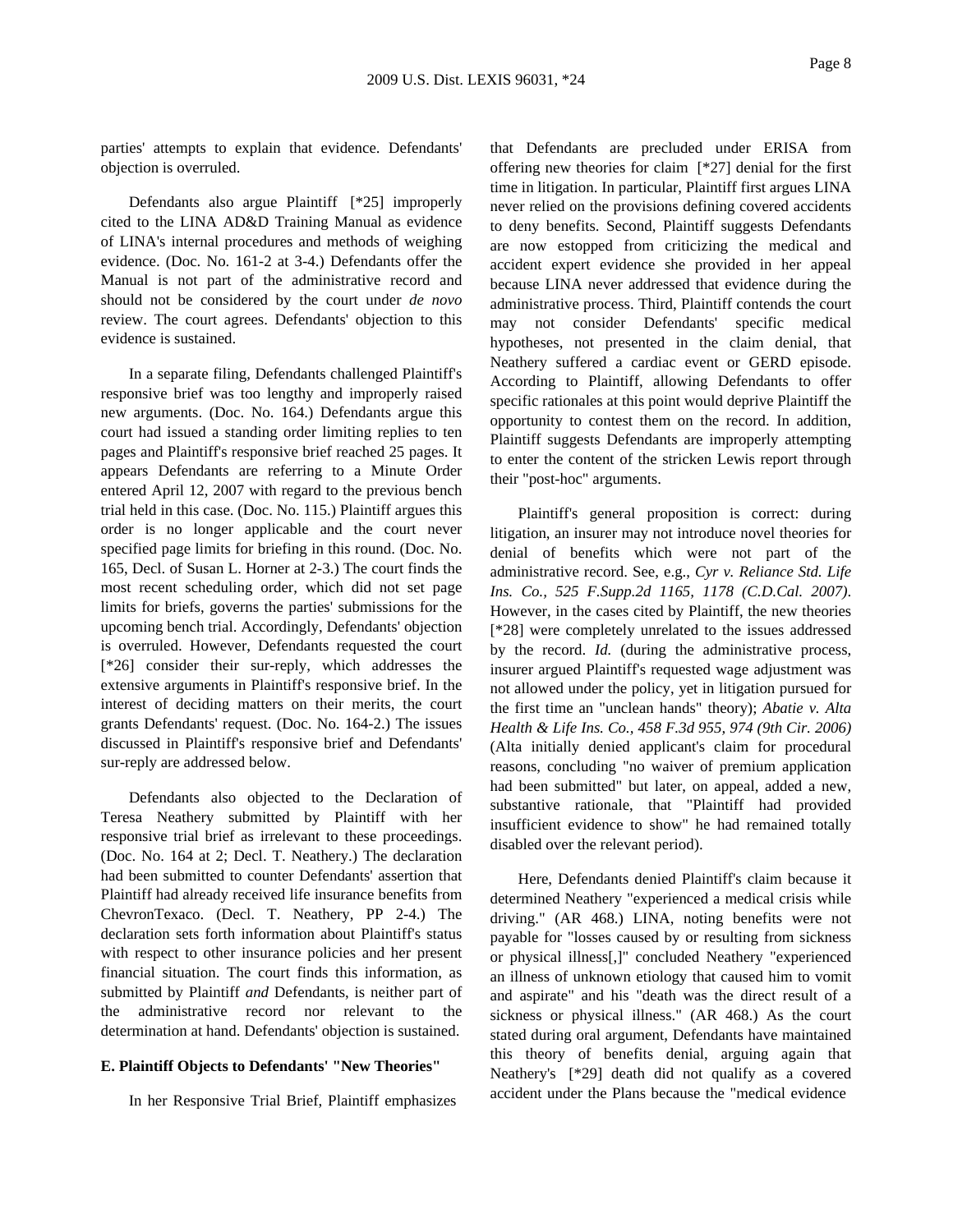supports LINA's claim decision that Decedent died of a medical emergency." (Defs.' Trial Br. at 14.) Defendants *argue* simply that the medical emergency "likely" was "a lethal arrhythmia or an attack of GERD or both." Defendants have not attempted to introduce new evidence into the record but merely have presented arguments as to how the existing evidence might be interpreted. "When challenged in court, the plan administrator can defend his interpretation with any arguments that bear upon its rationality." *Gallo v. Amoco Corp., 102 F.3d 918, 922 (7th Cir. 1996)*. As the court stated during oral argument, while Defendants' legal arguments presented here are perhaps more detailed than the basis given in the denial letter, the arguments are "generally consistent" with Defendants' original position and thus, the court will entertain them. *Erven v. Blandin Paper Co., 473 F.3d 903, 907 fn 1 (8th Cir. 2007)*(rejecting plan participants' argument that Defendant's litigation arguments were "post hoc rationalization" and should be disregarded).  $7$ 

> 7 The court's commentary in Sections D and E demonstrates what [\*30] can happen when emotional litigation runs amok. In this case, the parties submitted unsolicited briefing, vociferous objections, excessively lengthy trial briefs, redundant or unnecessary declarations, mischaracterizations and overstatements of the evidence, and numerous speculative hypotheticals, none of which have been helpful to this court in performing its review function.

### **F. Analysis**

Upon *de novo* review of the entire administrative record, the court concludes a preponderance of evidence shows Neathery's death was caused by a accident covered under the Plans. The court finds the manner in which Neathery's truck left the roadway most likely indicates a purposeful trajectory toward the well pump. Pacaldo testified Neathery's driving pattern did not strike her as unusual because workers pull off the road regularly to check the wells. (AR 865.) That Neathery did not brake or signal was inconspicuous to Pacaldo in light of this common practice. In fact, this event was so unsuspicious that Pacaldo continued driving on, looking straight ahead, and only observed the accident through her peripheral vision. (AR 365.) According to Pacaldo and the CHP Officer's report, Neathery's truck made [\*31] a relatively direct approach toward the pump, slightly angling toward a path parallel with the road and the pump unit, without

any abrupt swerving or weaving. (AR 490, 492, 865.) Based on the damage to the truck's left wheel and front axle, the deployment of the airbags, and the "post-impact travel distance," accident reconstructionist Feiereisen estimated the truck hit the pump base at between 17 and 25 miles per hour. (AR 412, 414.) Lay observer Pacaldo estimated Neathery's truck was traveling at about 10 to 15 miles per hour while on the roadway, and although she was not watching Neathery closely as he traveled between the roadway and the pump unit, she did not notice any appreciable acceleration or braking. (AR 865-866.) The court finds Pacaldo's and Feiereisen's speed estimates do not differ significantly given the circumstances under which Pacaldo made her observations.

The evidence in the record reveals Neathery's truck struck the base of the pumping unit with sufficient force to cause it to roll over onto its passenger side and to displace the left front wheel out of alignment with the front axle. (AR 338, 411.) Medical experts Drs. Simon and Kochenderfer concluded the velocity [\*32] of the impact with the pump base caused significant pressure on Neathery's epigastric area from the seatbelt restraints. These conclusions are supported by the autopsy observations of parallel marking in Neathery's epigastric area. The sudden pressure of the restraints effectively caused Neathery to experience a "Heimlich maneuver," which forced aspiration of the recently-consumed gastric material. (AR 401, 407.) Deployment of the truck's airbags, while not creating any significant bodily injury, caused Neathery to experience a reduced level of consciousness, in turn undermining Neathery's normal swallowing reflexes and causing him to asphyxiate. (AR 401, 407.)

Defendants argue Neathery suffered a medical emergency, such as a heart attack or an attack of GERD, while driving on the roadway which caused him to drift over the curb and into the pump base. Defendants rely heavily on the accident report of CHP Officer McGary, the conclusions of the on-site paramedics, the coroner's report and death certificate issued by Deputy Coroner Vicki Fennell, the autopsy report and deposition testimony by Dr. Dollinger, and Neathery's medical records. After reviewing these resources, the court does [\*33] not reach the conclusion advocated by Defendants.

In concluding Neathery suffered a medical emergency while on the paved roadway, CHP Officer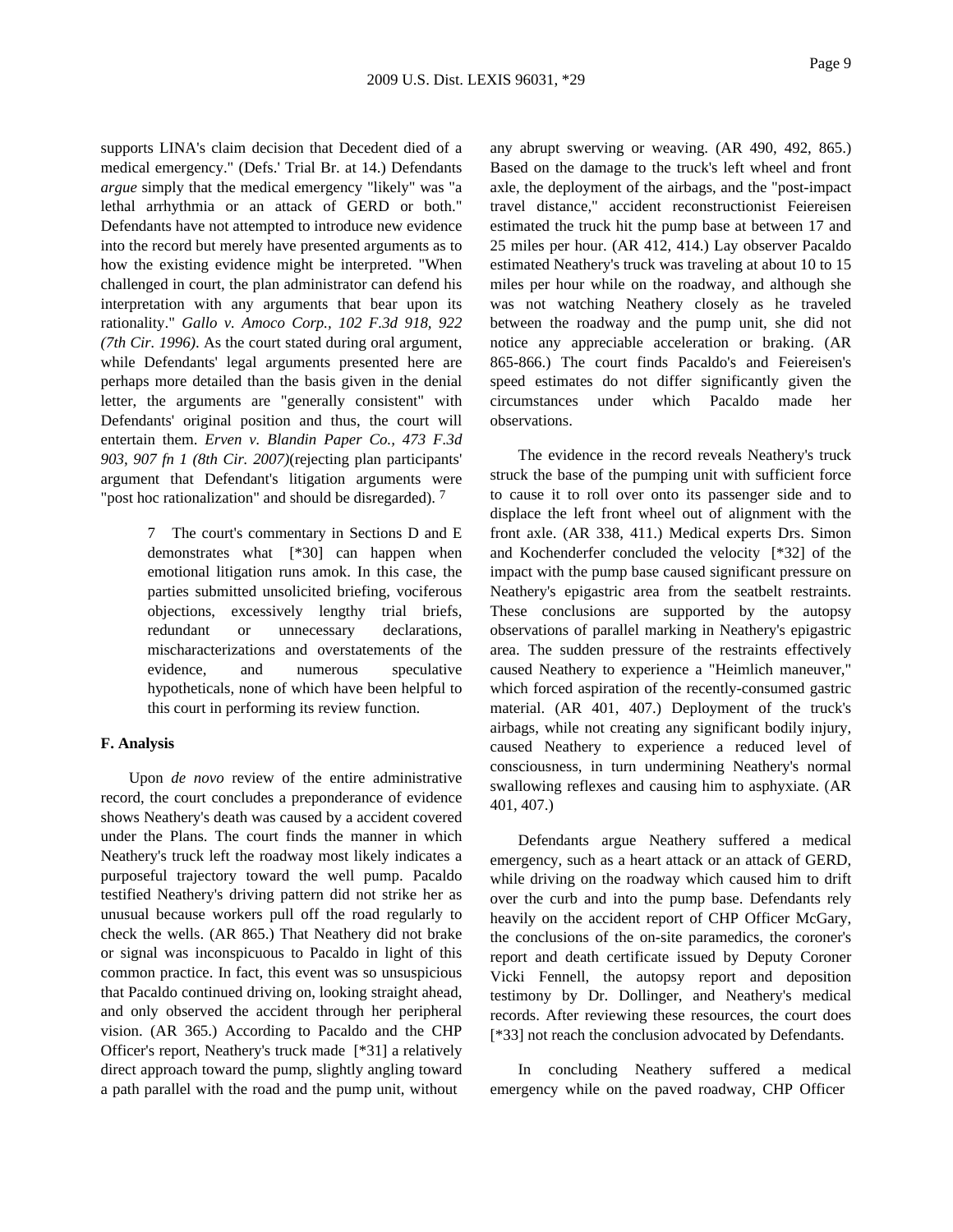McGary, possessing no medical expertise, relied in part on the fact that Neathery had regurgitated inside the vehicle. (AR 492, 494.) However, Neathery expelled vomit only when Pacaldo held his head to search for a pulse, and then only onto the passenger side door. No other vomit was found in the vehicle. These facts indicate Neathery did not vomit while he was driving on the roadway, but did so only after the vehicle hit the pump. Deputy Coroner Fennell reached the same conclusion. (AR 477.) The CHP accident report also states Neathery left the road "[w]ithout any apparent reason," despite the fact that "Pacaldo did not notice anything unusual about the driving pattern" of Neathery's vehicle. (AR 492.) Pacaldo's testimony about the normal practices of well operators further undermines the officer's finding. Finally, Officer McGary relied on the lack of any visible physical injury to Neathery, but the court finds the nature of Neathery's physical injuries to be inconclusive in determining the order of events.

Defendants point out the on-site paramedics [\*34] concluded Neathery died of a heart attack before the accident itself. (AR 470.) However, this conclusion was tentative ("possible MI prior to MVA") because the paramedics had "limited access" to Neathery since he was hanging by his seatbelt inside the vehicle. (AR 470.) While the medical personnel noted "central and peripheral cyanosis," this observation would be consistent with Neathery dying from asphyxiation regardless of whether it occurred before or after impact.

Defendants suggest the death certificate states conclusively that Neathery died of asphyxiation which "occurred while the decedent was operating his vehicle." (Defs.' Trial Br. at 8.) However, the phrase "while operating vehicle" is clearly used to describe the "place of injury" and not the circumstances of death. (AR 473.) Deputy Coroner Fennell reported Neathery had suffered from indigestion or heartburn two days' before the accident, and would occasionally have to vomit while driving. (AR 477.) The report does not use this information to assess whether Neathery died before or after impact with the well. Furthermore, Fennell's characterization of Plaintiff's statement is undermined by Plaintiff's comments in her appeal [\*35] letter. (AR 396.) Plaintiff contends she told Fennell only that Neathery had become car sick the weekend before his death "on a very winding curvy bumpy road after having several beers and she pulled over in case he had to vomit." (AR 396.) Plaintiff strenuously denies Neathery ever vomited in the

car. (AR 396.) Although Plaintiff's contentions were not part of her deposition, the court finds them persuasive, particularly in light of Neathery's medical history, discussed below.

Of consequence, following the autopsy on Neathery, Dr. Dollinger reported he found no significant abnormalities in Neathery's cardiovascular system. At deposition, Dr. Dollinger indicated "left coronary dominance with no significant narrowing" is a finding "indicative of coronary heart disease" but concluded these findings were of "minimal significance because there's no apparent occlusion or...significant narrowing." (AR 815.) In particular, Dr. Dollinger testified there was no circumstantial evidence indicating the decedent died from a cardiac event, noting "[t]he possibility is there because he did have some coronary artery disease but nothing that would indicate the likelihood of a cardiac event." (AR 824.) [\*36] Dr. Dollinger found no damage to the esophagus or stomach which might indicate long-term distress. Ultimately, Dr. Dollinger concluded there was "[n]o evident natural disease accounting for or contributing to death." (AR 484.) In fact, Dr. Dollinger expressly stated he saw no evidence Neathery had suffered a medical emergency of any kind. (AR 825.) Defendants' initial denial of benefits expressly noted Dr. Dollinger's conclusion. (AR 468, "The autopsy revealed no other contributing medical condition or injury that would have caused Mr. Neathery's death.")

Defendants strenuously argue Neathery suffered "severe" GERD "dating back to 1999" and suggest Neathery had an attack just two days before his death. (Defs.' Trial Br. at 5.) As mentioned above, although Neathery had a stomach issue two days before his death, there is no indication it was anything more than carsickness combined with alcohol overindulgence. Furthermore, Defendants' characterization of Neathery's medical history overstates the information in his records. On December 13, 1999, Neathery was diagnosed with severe GERD, was put on once-a-day Prilosec. (AR 554.) Just three weeks later, Neathery reported his symptoms had resolved [\*37] and his physician reported his GERD was stable. (AR 555.) Over the next 12 months, Neathery reported he suffered symptoms "on and off" but had a good response from treatment with Prilosec or Zantac. (AR 556-557, 559, 561-562.) During that period, Neathery was diagnosed with and treated for an *H. pylori* infection. (AR 560.) Neathery reported no GERD-related complaints between December 2000 and March 2002.